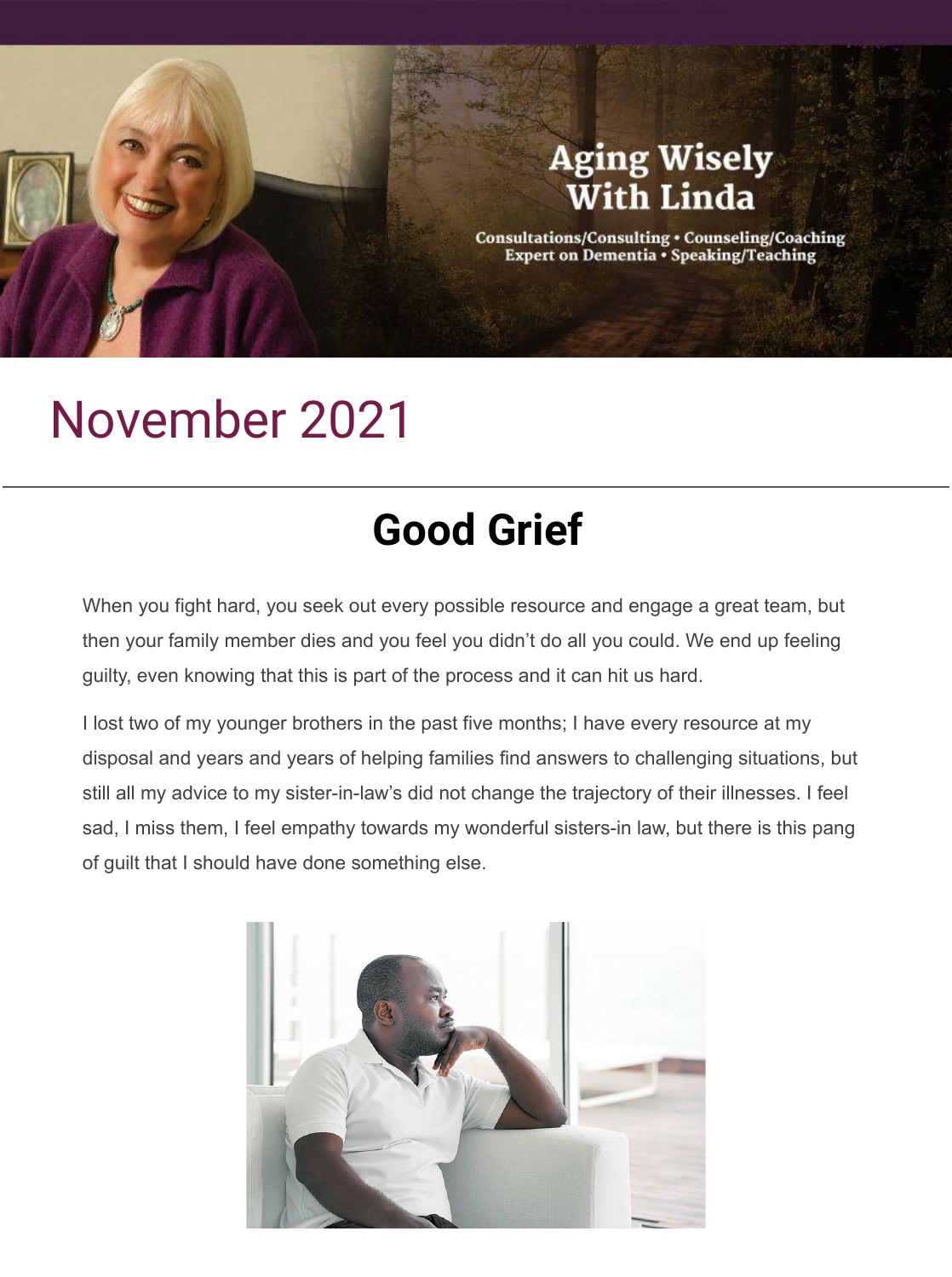Now my rational brain, the trained therapist, comes in with: "Well this is just part of grief." Dr. Elizabeth Kubler-Ross wrote a book on the grief process many years ago. In the book she goes into detail about the process of grief being: Denial, Bargaining, Guilt, Depression and Acceptance. Again my rational brain says that is all fine, but I still feel like I should have done more or had an answer that none of the many physicians and stellar medical facilities could come up with.

It's easy to see how guilt can lead to depression, but we just can't stop the process of life that includes death. In my circle of friends and family I realize that I am not alone. A friend recently lost a dad to Alzheimer's disease. She is an expert in that field and could not make a difference on his final days. I have another friend who is a retired medical professional struggling to find answers for a family member with severe mental illness.



For those of you not trained in mental or medical health, it is just as hard. Getting out of these stuck places in the grief journey really takes a mini-village of sorts. A support group or someone to talk it through with is one of the best treatments for grief. Just being validated for your feelings, whatever they are, can be comforting.

All of us know that with time, grief becomes less painful. Your memories of the family member take over and give you pause for a smile or a laugh. This does not mean that there isn't a little part of your heart that is missing. It just means you have gotten to "acceptance," not "forgetfulness." Love endures.

This newsletter is about good grief and that means going through the process, even if you thought you were ready and you are comforted that your family member is no longer in pain and in a better place that many of us call heaven. You can still get stuck in the grief process. I am going to call the stuck place "bad grief."

When you get stuck in any of those places that Elizabeth Kubler-Roth wrote about, reach out to a pastor, friend, therapist or support group. You want to honor your lost family member or friend, so do an act of kindness in their name. Let them live on through your acts of kindness and love.